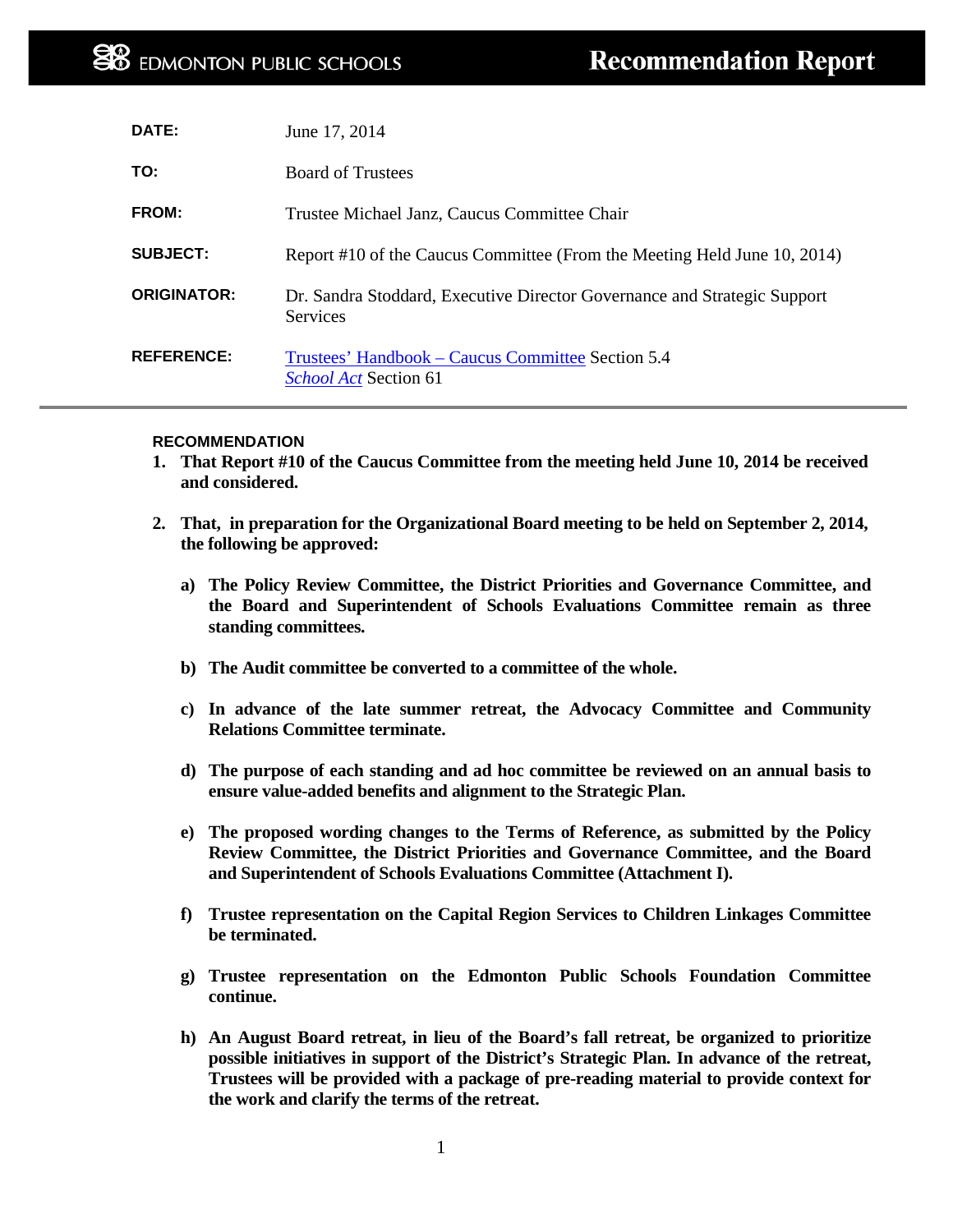### **BACKGROUND**

The purpose of the District Priorities and Governance Committee is to make recommendations to the Board on a range of governance related matters to assist the Board in carrying out its duties and commitments. As per its Terms of Reference, the Committee is responsible for reviewing and updating the School Board Governance and Operations Section of the Policy Manual (Trustees' Handbook) at least once per term or as required.

In order to ensure that the Board is able to meet its roles and responsibilities as governors, and to complete their tasks in an effective and timely manner, it is important to ensure that the current committee structures facilitate and support these goals. The District Priorities and Governance Committee began the process of reviewing the Board Committees section of the Trustees' Handbook in March 2014 by asking each committee to have a focused conversation around their committee's purpose in relationship to supporting the Board.

On May 12, 2014, the District Priorities and Governance Committee reviewed the feedback gathered from each standing and ad hoc committee. In brief, the analysis of the feedback gathered from all committees indicated overwhelming support for the recommendations being brought forward by the District Priorities and Governance Committee to the June 10, 2014 Caucus Committee.

### **NEXT STEPS**

- If the recommendations are approved as outlined above, the Administration will proceed with the next steps to support the revision of the Board Committee section for the Trustees' Handbook to support the work of the District Priorities and Governance Committee. The revision to this section is intended to be completed in advance of the late summer Board retreat and the Organizational Board meeting to be held September 2, 2014. In addition, the Advocacy and Community Relations Committees will need to ensure proper closure of outstanding items.
- The revised terms of reference for the Audit Committee will be reviewed in advance of the late summer Board retreat and the September 2, 2014 Organizational board meeting.
- The revised Trustees' Handbook will be published on the Board's Intranet Site (BIS) in advance of the late summer Board retreat and the Organizational Board meeting held in September 2014.

## **ATTACHMENTS & APPENDICES**

ATTACHMENT I - Proposed wording changes to the Terms of Reference for the Policy Review Committee, the District Priorities and Governance Committee, and the Board and Superintendent of Schools Evaluations Committee

:mmf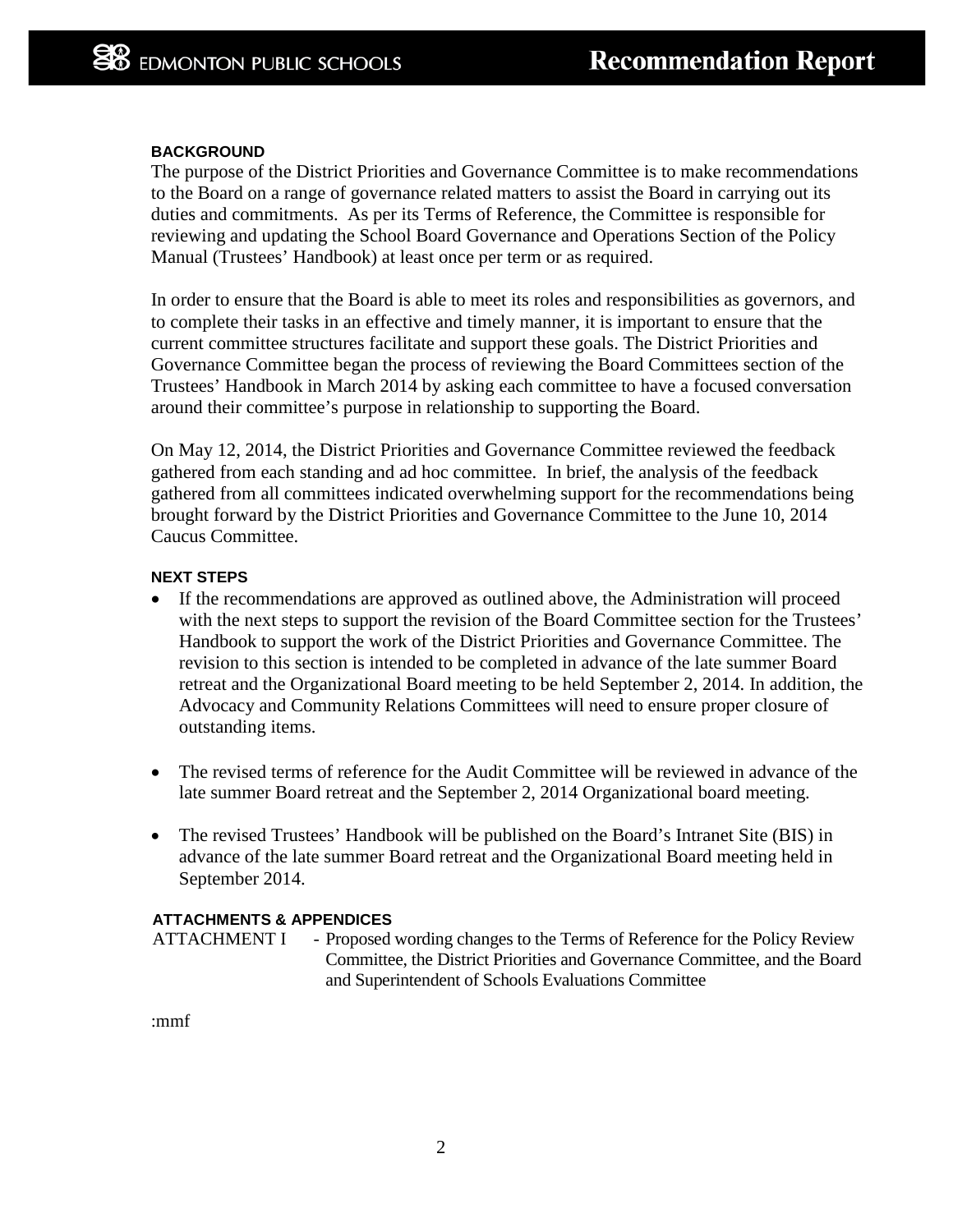## **6.1.3 Board and Superintendent of Schools Evaluation Committee**

(Pages 52 to 58 of the [Trustees' Handbook\)](http://www.epsb.ca/media/epsb/ourdistrict/policies/trusteeshandbook2013-2014.pdf)

## **Purpose**

The Board and Superintendent of Schools Evaluations Committee (BSEC) is responsible for assisting the Board of Trustees to conduct:

- an annual Board self-evaluation for continued Board development and improved Board performance with respect to the Board's role and responsibilities;
- an annual evaluation of the Superintendent of Schools in accordance with Board Policy FGB.BP - Evaluation of [Superintendent](http://epsb.ca/ourdistrict/policy/f/fgb-bp/) of Schools and the review and/or renewal of the Superintendent of Schools Contract in accordance with the *[School Act](http://www.qp.alberta.ca/1266.cfm?page=s03.cfm&leg_type=Acts&isbncln=9780779775149&display=html)*.

## **Composition**

The committee will consist of three Trustees from among which a chair will be selected. The chair is responsible for leading the discussion at each meeting and formally reporting back to the Board about the committee's activities.

Additional resources may be involved as requested by the Superintendent of Schools and/or designate.

## **Terms of Reference**

## **A. Board Self-Evaluation**

The Board shall undertake an annual Board evaluation for the purpose of Board development and to model its policy of system-wide evaluation as a means of continuous improvement.

The Board Evaluation process should:

- **measure Board performance with respect to the Mission, Vision, Values, District Priorities, District Strategic Plan, the roles and responsibilities of the Board, and the principles of operation of the Board;**
- assist the Board in identifying Board strengths and areas for improvement, and common beliefs and values amongst Trustees;
- provide an opportunity for Trustees to reflect on how they work collectively and as individuals with respect to the Board's mandate and role and responsibilities;
- provide an opportunity for Trustees to discuss the Board Evaluation results in the context of Board development; and
- provide an opportunity to recognize the Board's accomplishments.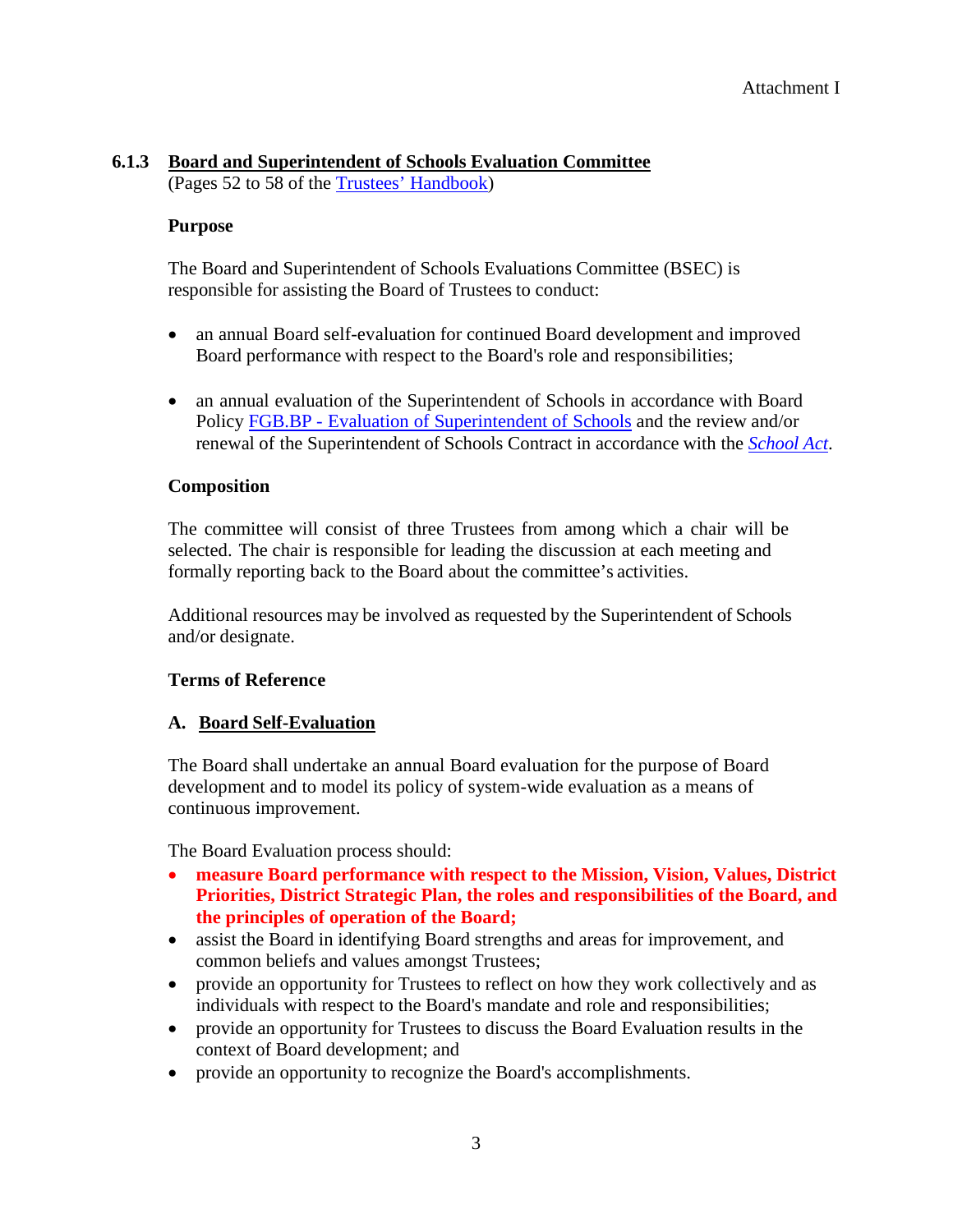The Committee will:

- recommend a plan to Caucus Committee for the annual evaluation of the Board of Trustees in keeping with the terms of reference for the Board self-evaluation;
- develop and recommend to Caucus Committee a proposed Board result statement based on an analysis of the Board's self-evaluation;
- present the Board evaluation result statement on behalf of the Caucus Committee to public Board for approval; and
- in the last year of a term, assist in the creation of a summary document of the Board's results and work still to be accomplished to aid in the transition for the next Board.

The Board Self- Evaluation Instrument should:

- be brief; it should not take more than one hour for completion by each Trustee;
- be specific to the Board of Trustees of Edmonton Public Schools;
- measure Board performance with respect to the mission statement, the roles and responsibilities of the Board, the principles of operation of the Board, the District Priorities and the Board strategic plan; **(moved to Section A. – Board Self-Evaluation)**
- measure Board performance in both quantitative and qualitative terms;
- lend itself to ease of aggregating results; and
- provide a basis of comparison of Board performance from year to year over the Board's term.

The Board Self- Evaluation process will consist of six main activities:

- 1) All Board members will complete a Comprehensive Self-Evaluation in June.
- 2) With the exception of an election year, the results will be used to create an *Annual Governance Action Plan* at the Board annual retreat in the fall. The plan will highlight what the Board is doing well and where it needs to improve. The Action Plan will include the following elements:
	- **What do we want to achieve?** What areas do we want to improve and what results do we want?
	- **Actions** What concrete actions/activities will we undertake to achieve the results we want?
	- **Lead person(s)** Which individual or committee will lead/coordinate each activity?
	- **Resources** What money, equipment, facilities, staff do we need to successfully carry out these activities? (Board Initiative Fund)
	- **Timelines** How long will specific activities/actions take?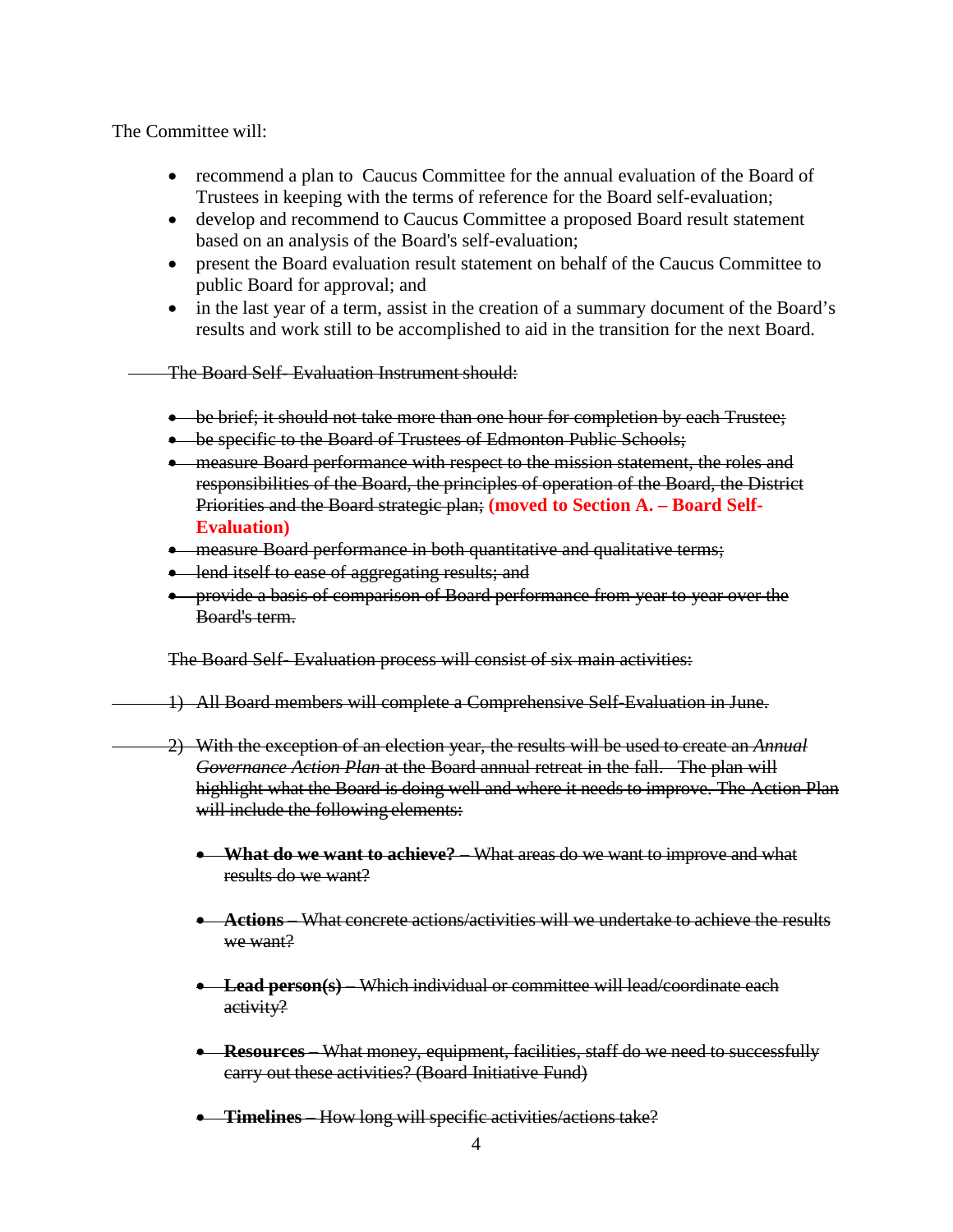- **Review and Measures** How will we know if we have achieved what we set out to do? The Governance Action Plan is the Board's plan for improvement – in short, a roadmap to better governance. It will be used to form the basis of a work plan for the Board and the work of its committees and representatives. It will also guide the development of a targeted professional development plan that will focus on building the Board's capacity in the key improvement areas.
- 3) After the Governance Action Plan is created, the Board will share a summary report on results achieved the previous year and the intended actions at a public board meeting.
- 4) A review of the status of the Action Plan will occur in January, March and June. The Executive Director Governance and Strategic Support Services will facilitate discussion with an intended length of two hours with a purpose to assess/reflect on progress toward achieving the Board's goals. This will include a celebration of successes and identification of strategies/next steps for improvement or focusing the Board in the months ahead. The conversation will be captured by the Executive Director Governance and Strategic Support Services.
	- 5) In addition to the development of a targeted professional development plan for the Board, individuals may wish to develop a Trustee Annual Professional Growth Plan that will assist in developing strategies to improve their own individual Trustee performance. A template for identifying areas for growth and developing a course of action to achieve improvement will be developed and provided. This will assist Trustees in targeting their professional development funds for the year.
- 6) To further inform the Board, an external review of board meeting webcasts (twice a year) will be conducted to provide feedback on board meetings as they relate to evidence of indicators of success in the eleven key areas, identified in the Comprehensive Self Evaluation.
	- 7) In an election year, the process will be modified with the Annual Governance Plan being created in the early winter and only two reviews of the status occurring (March, June) before the new Board completes the summative Comprehensive Board Self-Evaluation in June.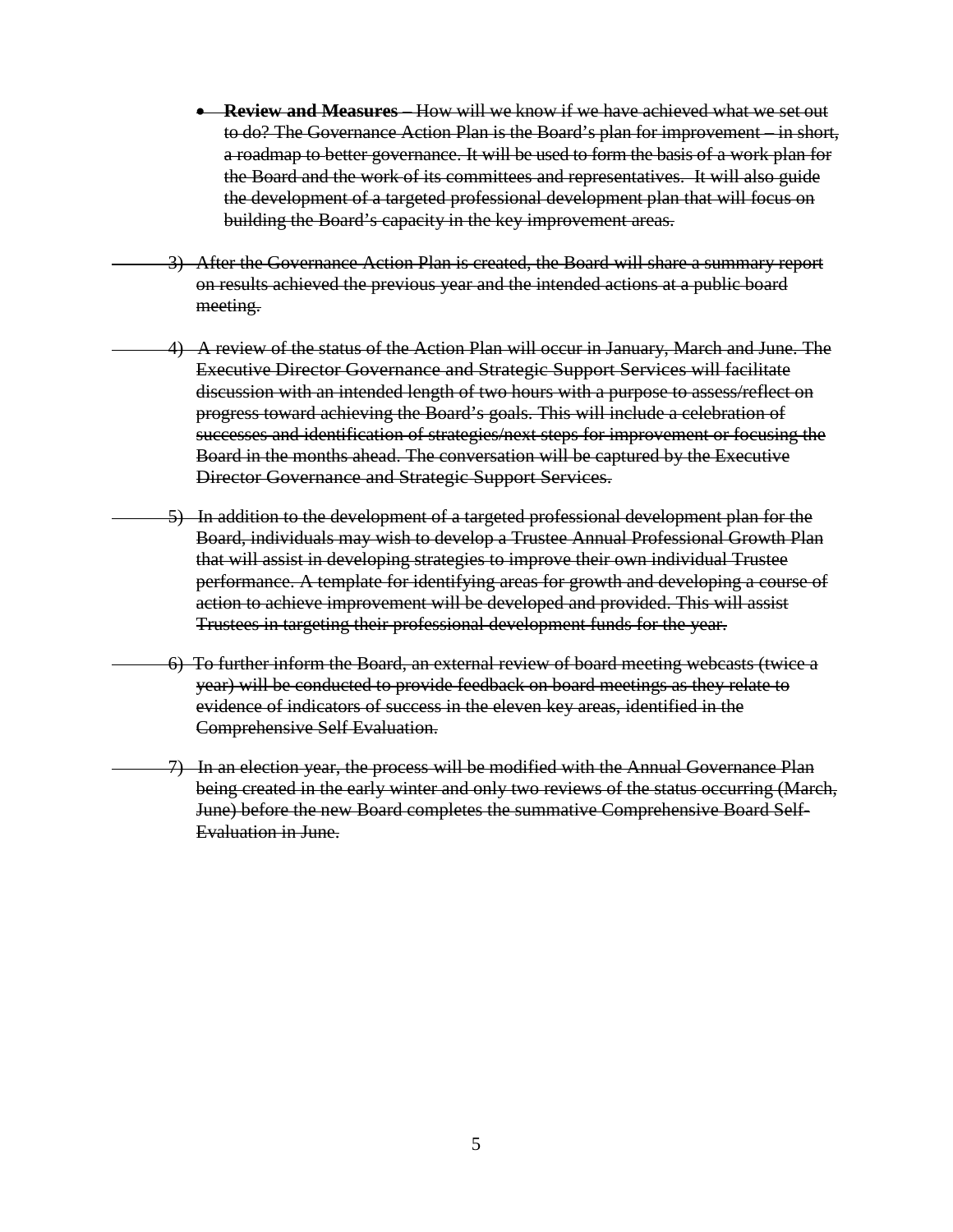# **B. Evaluation of the Superintendent of Schools**

## **Purpose of the Evaluation**

The evaluation of the Superintendent of Schools is a vital process toward creating and maintaining a healthy school district. The Board of Trustees believes that organizational outcomes must be clearly and explicitly stated to:

- 1. ensure the Superintendent of Schools understands what is being expected and evaluated;
- 2. ensure the Board understands what to expect of the Superintendent; and
- 3. ensure the Superintendent of Schools and the Board clearly understand their respective roles and responsibilities.

The evaluation process and supporting information sources serve to:

- Help to continuously improve the functioning of the District;
- Recognize areas and trends that are showing positive change or progress;
- Provide feedback to the Superintendent of Schools regarding his leadership and performance expectations in key areas;
- Provide ground work for establishing future goals;
- Allow the Superintendent of Schools to report on his successes and challenges during the year, and provide feedback relating to continuous improvement efforts and annual goals;
- Enable the Board and Superintendent of Schools to engage in dialogue about results, and discuss any issues or concerns associated with the role and the evaluation process; and
- Strengthen the relationship between the Superintendent of Schools and the Board.

# **Process**

- 1. The Committee shall be responsible for:
	- a. recommending the evaluation process to be used to Caucus Committee;
	- b. overseeing the approved evaluation process; and
	- c. reporting the evaluation results to the Caucus Committee **and to public Board.**
	- **d. initiating a timely review and/or renewal process for the Superintendent of Schools contract of employment in accordance with the** *[School Act](http://www.qp.alberta.ca/1266.cfm?page=s03.cfm&leg_type=Acts&isbncln=9780779775149&display=html)* **and provisions of the Superintendent's contract.**
- 2. The evaluation process shall provide the Superintendent of Schools with an opportunity to:
	- a. review all **pertinent** information used in the evaluation;
	- b. discuss the evaluation report with the Trustee subcommittee;
	- c. include a response to the evaluation in the report to Caucus Committee;
	- d. discuss the evaluation report with the Caucus Committee.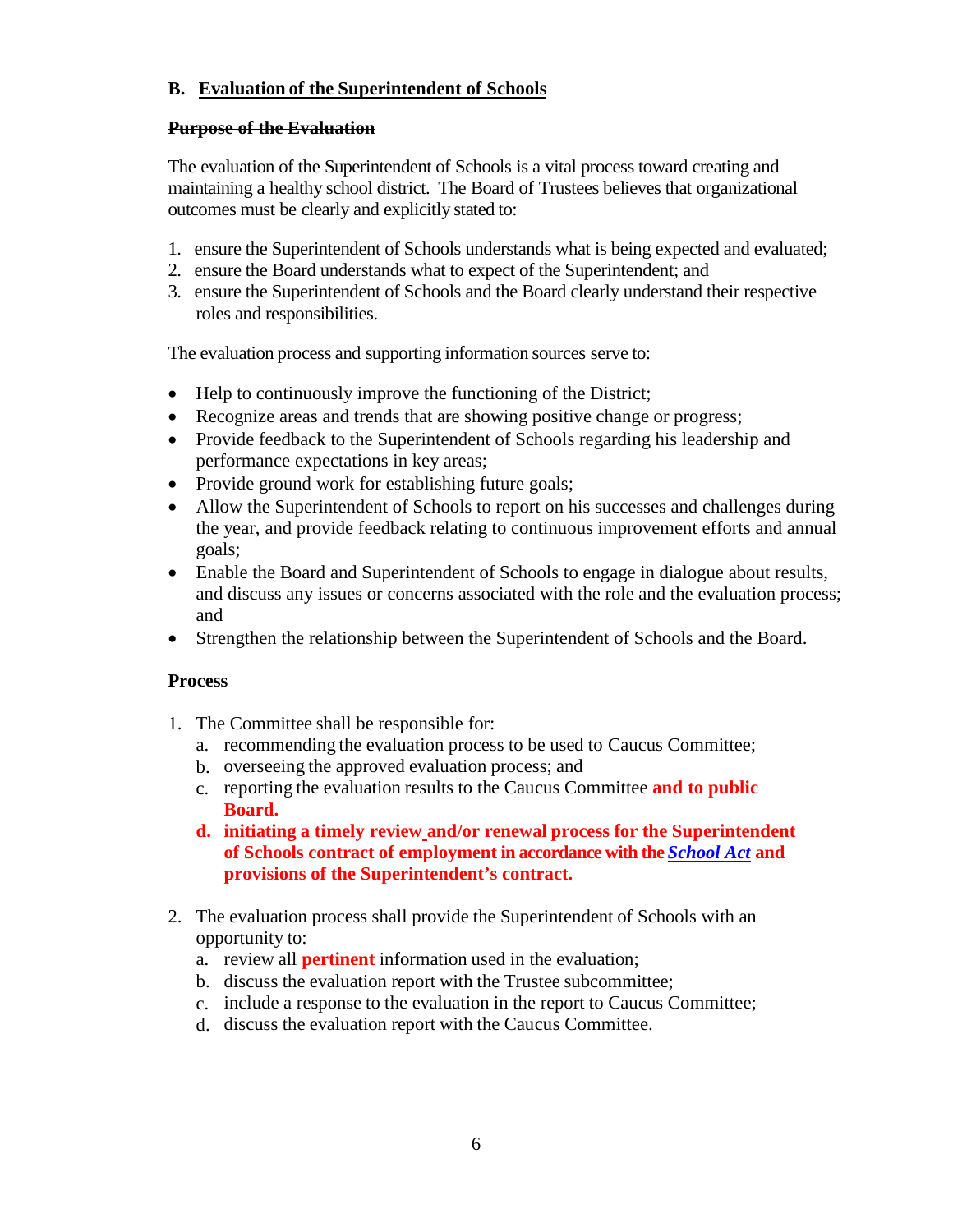- 3. Notwithstanding 1 and 2 above, if the evaluation process calls for individual Trustee evaluations of the Superintendent of Schools, the individual evaluations shall be compiled and summarized for reporting purposes by the administrator assigned to assist the committee and destroyed once the Superintendent of Schools has an opportunity to review them.
- 4. The Superintendent of Schools shall be provided a copy of the evaluation report submitted Caucus Committee and the final evaluation report to Board.
- 5. The Caucus Committee evaluation report and Board evaluation report shall be filed in the Board corporate records. The records shall be accessible to the Superintendent of Schools, a Trustee for that evaluation period, or as directed by motion of the Caucus Committee.
- 6. The Chair of the Trustee subcommittee shall report the results of the evaluation to Board at a public board meeting. **(Moved to Item 1.c. under Process)**
- 7. The Committee shall be responsible for initiating a review and/or renewal process for the Superintendent of Schools contract of employment no later than September of the school year the contract is due to expire. **(Moved to Item 1.d. under Process)**

#### **Process**

The Superintendent of Schools' evaluation instrument consists of three parts:

- A. Priority Performance Goals
- B. District Management
- C. Leadership and Professional Conduct

Priority Performance Goals are three to five main areas of focus the Superintendent will work toward in addition to carrying out ongoing duties and responsibilities. These goals should be developed in relation to an established district mission or other priorities established by the Board, and may also include personal/professional goals, which would not be included in the District's work plan. In collaboration with the BSEC, the Superintendent sets annual goals and provides updates to the Board on a periodic basis. The assessment of District Management practices is geared to evaluate general management performance of ongoing responsibilities, and to assist the Board and Superintendent in identifying issues and areas they may wish to address with a Priority Performance Goal during the following evaluation year. This is a secondary aspect of the evaluation and should be used primarily to assess ongoing improvements in the District and plan for superintendent priorities in coming years.

Leadership and Professional Conduct reviews the Superintendent's performance in leadership through empowering others, visioning, and creating a school culture and climate of engagement. It also stresses the importance of modeling appropriate values, ethical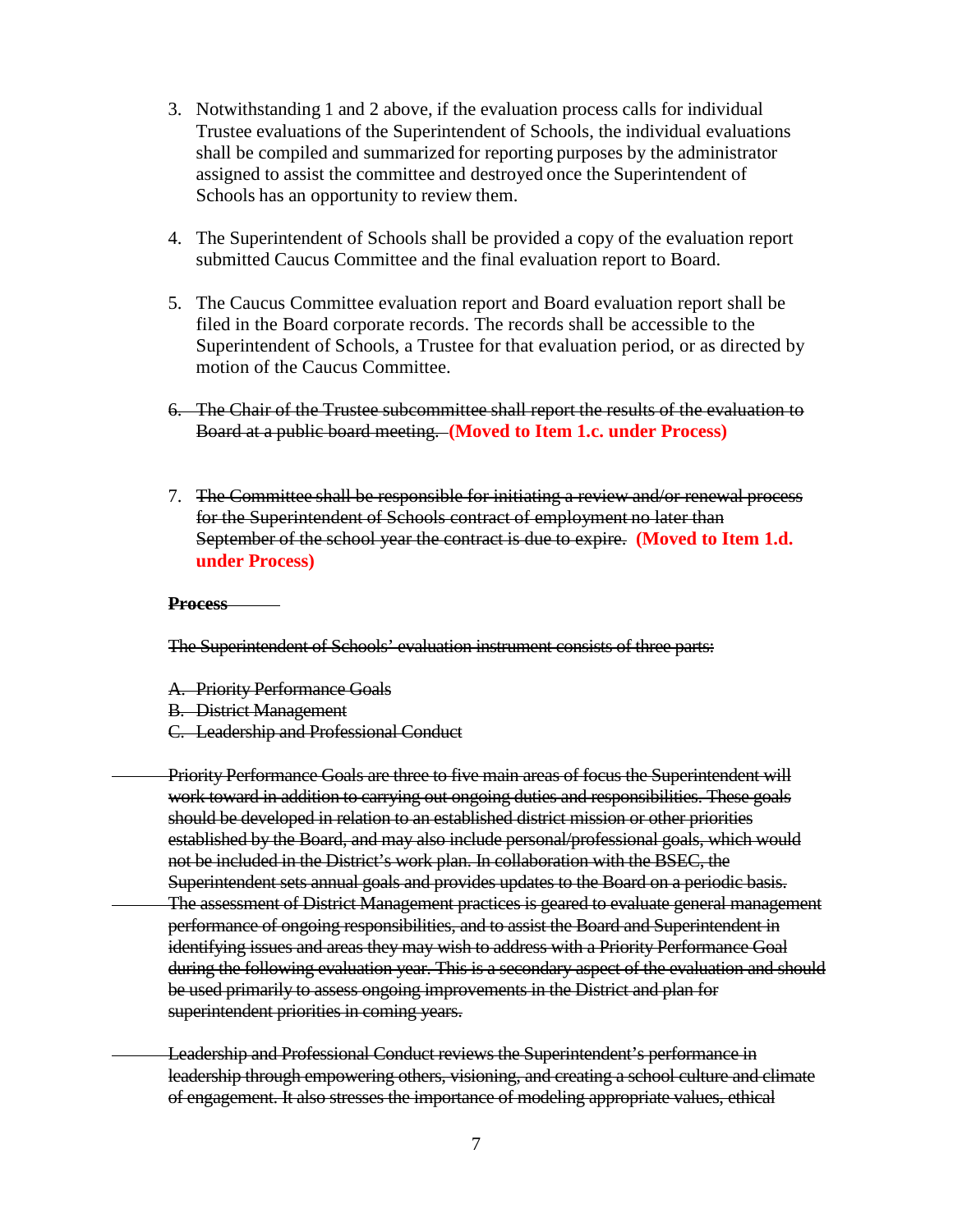behaviour, and assesses the Superintendent's understanding and sensitivity of competing interests in the District and broader community.

#### **Evaluation Implementation Steps**

The steps to carry out a fair and comprehensive evaluation process are outlined below. The Board and Superintendent Evaluation Committee (BSEC) will lead the process, with support from the Executive Director Governance and Strategic Support Services, as per the Committee's terms of reference.

- 1. The BSEC will review the evaluation instrument to ensure it meets current needs;
- 2. Customize the indicators in selected areas to meet district expectations;
- 3. Prior to Board approval, the BSEC will consult with the Superintendent about the process, the instrument and timelines;
- 4. The Board will approve use of the instrument prior to the evaluation taking place;
- 5. The Administration will gather supporting documents and reports that will serve to inform the Board and Trustees in the evaluation, including an update or progress report from the Superintendent;
- 6. Identify who will prepare the documentation, collect and tabulate the input;
- 7. Train all input providers on how to complete the evaluation instrument;
- 8. Trustees complete the evaluation instrument individually;
- 9. Tabulate the data and compile the overall results and comments into one document and will include the range of ratings provided in each category;
- 10. The chair of the BSEC will present the evaluation to the Superintendent and provide feedback;
- 11. The Superintendent will provide a response to the Board at an in-camera meeting;
- 12. The Board and the Superintendent will then engage in dialogue about the results;
- 13. A statement will be read at a public meeting to inform the community on the broad results of the evaluation and progress on district goals;
- 14. The results will serve to inform future work including the identifying new priority performance goals for the year. Priority performance goals should not be considered additive work and should not exceed five (5) goals;
- 15. Begin the evaluation process again in December.

#### **Evaluation Method**

The Board acknowledges that individual members' judgment on the indicators may vary from Board member to member and from incident to incident. Significant differences among members of the Board about superintendent performance in this area will be discussed among the Board so that consistent direction and expectations can be provided to the Superintendent.

Providing a particularly low score based on one incident can be perceived as an unfair assessment if the Superintendent performs well or makes sound decisions in most cases. It should be remembered that corrective action on an unmet expectation should not show up on the evaluation as a point of first contact on a matter of concern to the Board.

A Trustee should assess each item based on whether or not the individual feels the Superintendent exercised sound judgment on a generally consistent basis. The Board's overall rating on an item will reflect the assessment of a majority of the Board.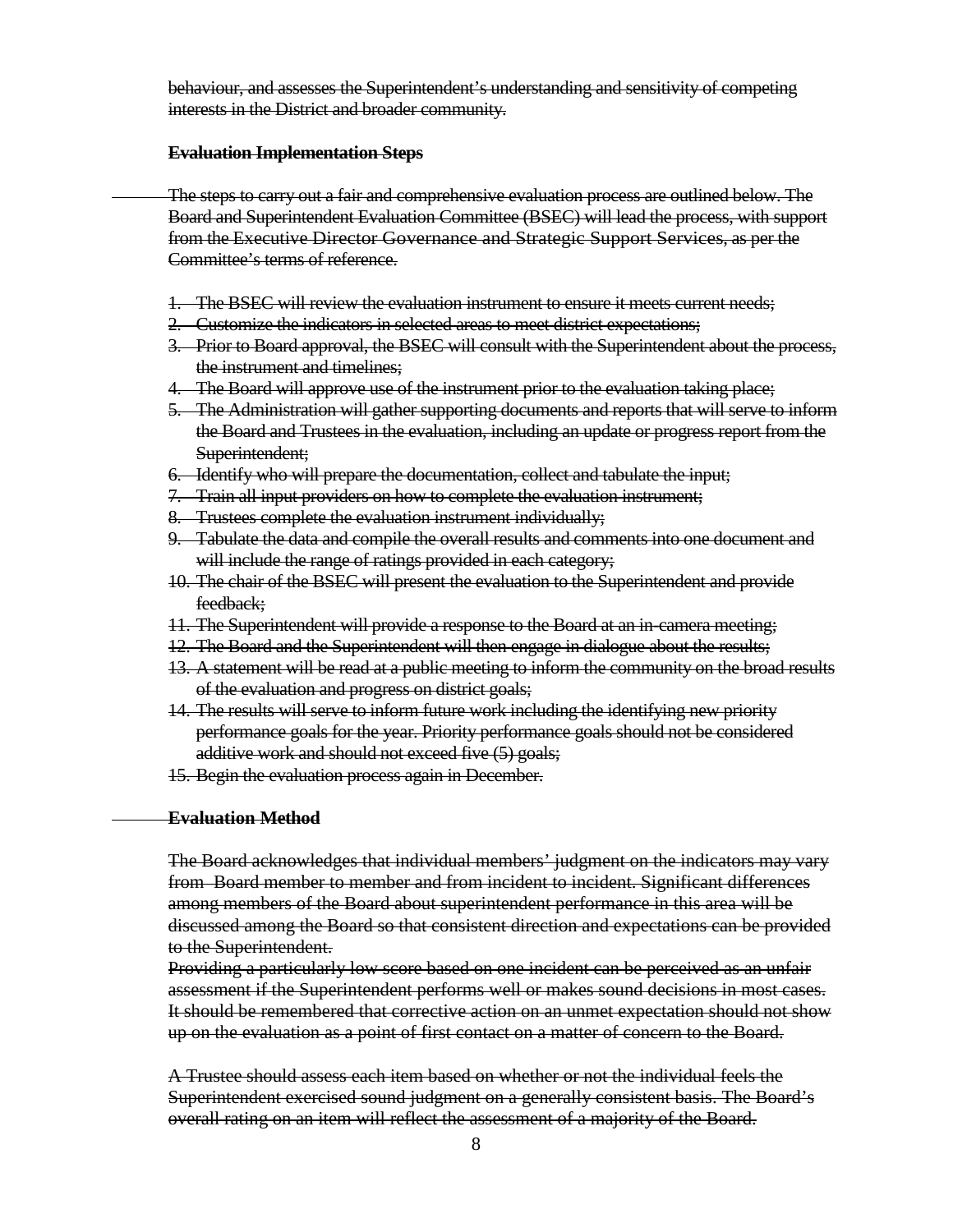## **Rating Scale**

|                           | Trustees will be required to fill out the evaluation individually using the following rating scale. |
|---------------------------|-----------------------------------------------------------------------------------------------------|
|                           | <b>Always / Outstanding</b>                                                                         |
|                           | The Superintendent excels in this category.                                                         |
|                           | <b>Almost always / Very competent</b>                                                               |
|                           | The Superintendent exceeds the expectations of his job description.                                 |
|                           | Usually / Satisfactory                                                                              |
|                           | The Superintendent meets expectations outlined in his job description.                              |
|                           | <b>Sometimes/Needs Improvement</b>                                                                  |
|                           | The Superintendent needs to concentrate self-improvement efforts in this area.                      |
|                           | <b>Rarely / Unsatisfactory</b>                                                                      |
|                           | The Superintendent's performance in this category is unacceptable and requires                      |
|                           | immediate attention.                                                                                |
| NIA<br><del>1777.17</del> | No basis for judgment                                                                               |
|                           |                                                                                                     |

### **Written Comments**

Constructive and detailed written comments always help clarify the evaluation. This provides the Board with the opportunity to deliver specific constructive feedback, including accolades and provides the Superintendent with useful information for continuous performance improvement. The Board should speak with one voice in making written comments on the final summary evaluation form.

#### **Note**

Any rating of "2" or "1"should be accompanied by a comment indicating the nature of the deficiency or a statement of what the Board expected to see in the performance that was not evident.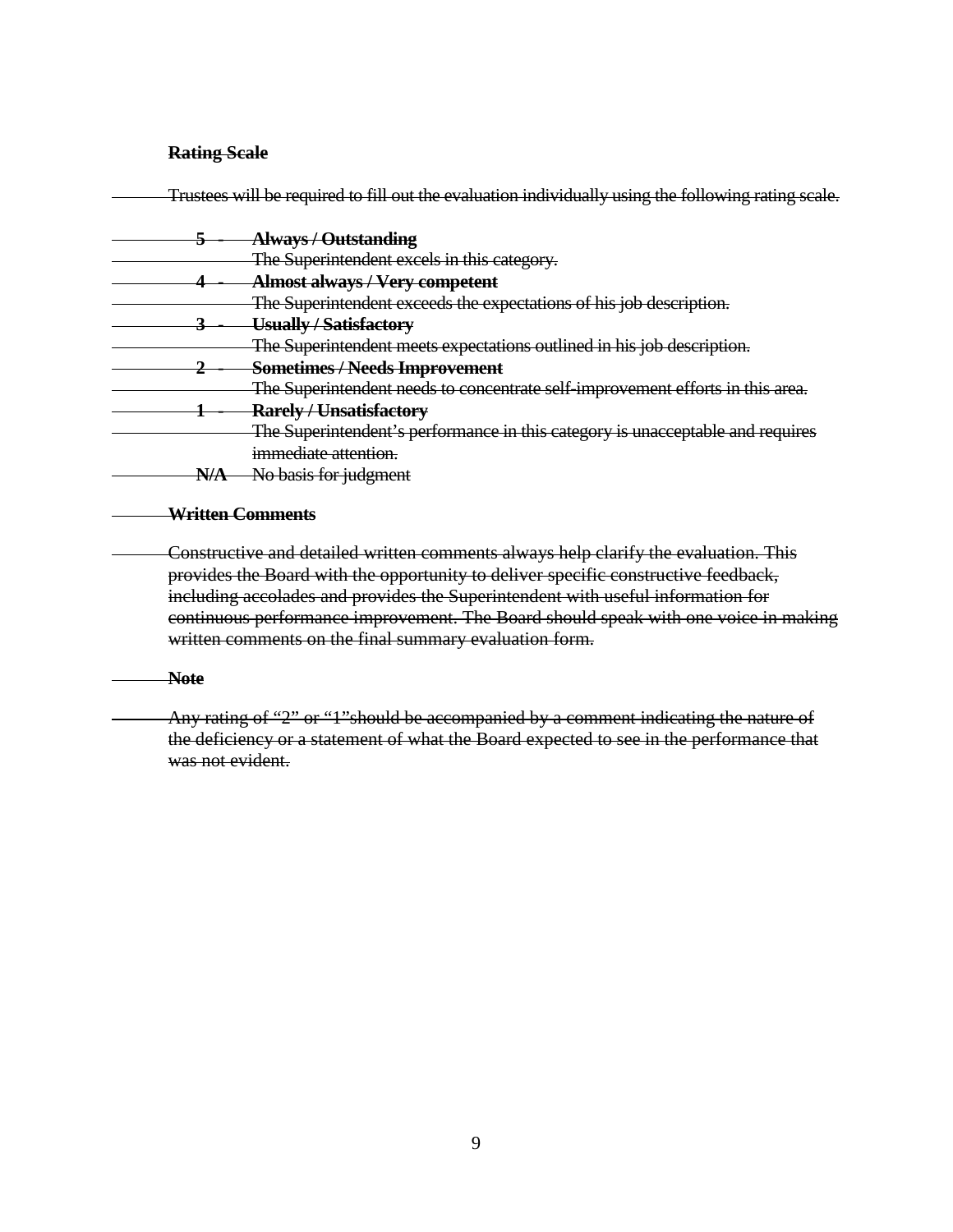## **6.1.5 District Priorities and Governance Committee**

(Pages 59 to 60 of the [Trustees' Handbook\)](http://www.epsb.ca/media/epsb/ourdistrict/policies/trusteeshandbook2013-2014.pdf)

## **Purpose**

The District Priorities and Governance Committee is responsible for assisting the Board in identifying and developing the priorities that will guide District operations and the budget planning cycle for the Board's four-year term of office. The Committee makes recommendationsto the Board on range of governance related mattersto assist the Board in carrying out its duties and commitments in relation to the District Priorities.

## **Terms of Reference**

District priorities should be within the Board's mandate and few in number in order that district resources may be effectively concentrated to achieve measurable results.

After an election, following the organizational meeting, the committee will:

- Recommend and facilitate a process for each Board member to contribute to the development of the District Priorities;
- Seek student, staff, parent and community stakeholder input into the District Priorities; and
- Consider all input received and develop and recommend a District priorities statement to Board for approval.

The Committee will also:

- Develop Board Retreat agendas **Develop Board Retreat agendas and chair retreats**
- Review and monitor Board Work Plan progress;
- Review the Trustee Protocols to ensure they are current and relevant;
- Review and update the School Board Governance and Operations Section of the Policy Manual (Trustees' Handbook) at least once per term or as required;
- Review the Trustee remuneration package once per term; and
- Develop an orientation plan for the next Board **Review the post-election orientation process and develop an orientation plan for the next Board**
- **Seek input from other Board Committees in performance of the responsibilities of this committee**

## **Composition**

The committee will consist of three Trustees from among which a chair will be selected. The chair is responsible for leading the discussion at each meeting and formally reporting back to the Board about the committee's activities.

A representative from the Superintendent's office will be assigned as a staff resource. Additional resources may be involved as requested by the Superintendent and/or designate.